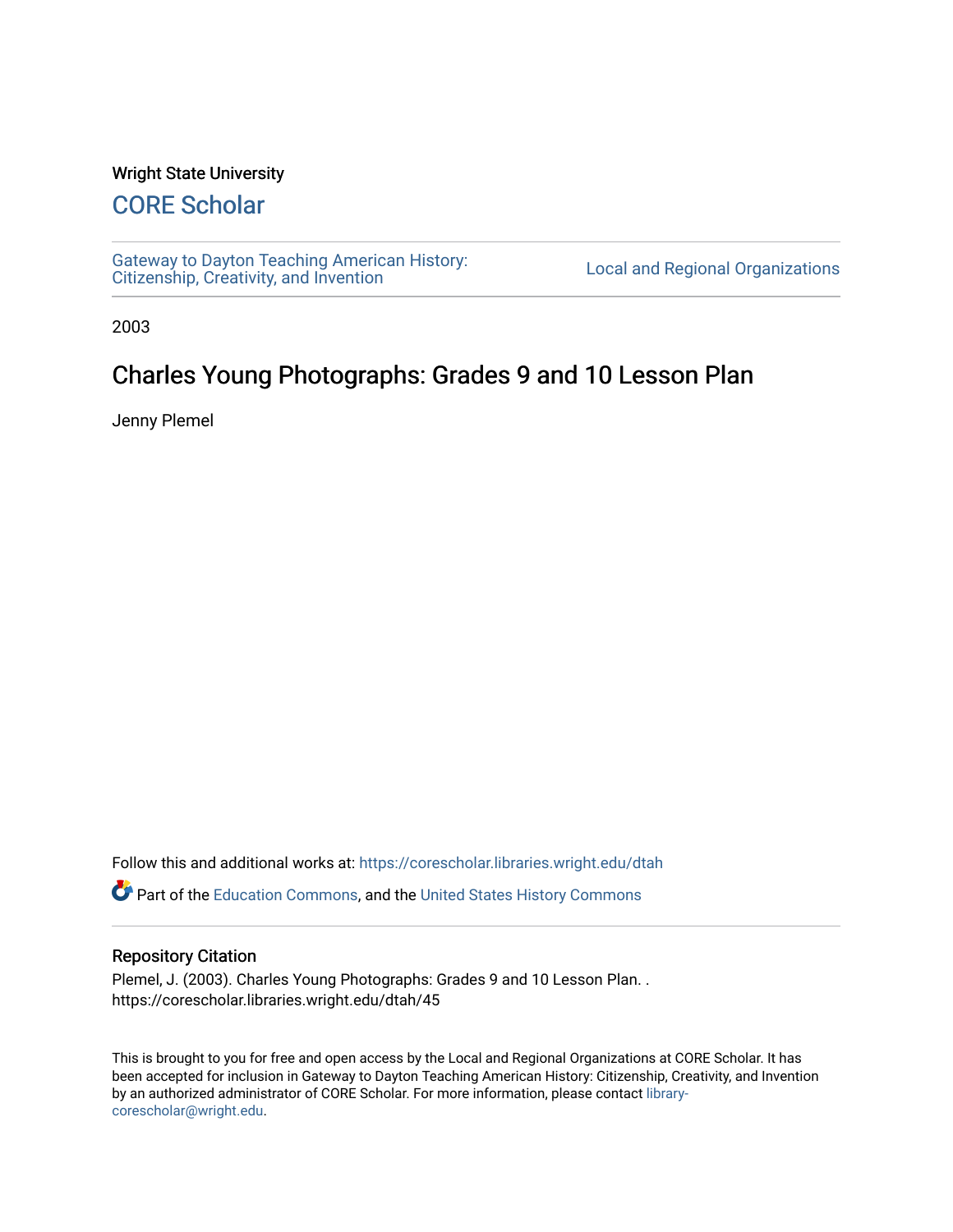# Lesson Plans

## Charles Young Photographs

Author: Jenny Plemel

Grade(s): 9, 10 Suggested Time: 20-30 minutes

#### Materials

LCD projector Copies of the first Charles Young photograph *The Americans.* Danzer, Klor de Alva, Wilson, Woloch. McDougal Littell. Evanston, IL. 1999

#### Core Instruction

Students are to read Chapter 10, Section 2, "The Spanish-American-Cuban War," in *The Americans.* As an introduction to the Spanish-American War, students will study the two (2) photographs and learn how to decipher photos to use on document-based questions for Advanced Placement tests.

- 1. Use an LCD projector and access the Ohio Memory site.
- 2. Photocopy photo 1 for the students.
- 3. Use the photo to try to decipher the time period and who was Charles Young.

Ask the following questions:

#### Level 1:

Describe the photo.

#### *Level* 2:

What is the time period, location and reason the photograph was taken?

What are your clues concerning the time period?

What questions would you ask the young man in the photo in an interview?

*Level* 3:

What else would you like to know?

#### Assessment

### *Extended Response Question:*

To what extent was the late nineteenth-century and early twentieth-century United States expansionism a continuation of past United States expansionism and to what extent was it a departure?

#### Standards